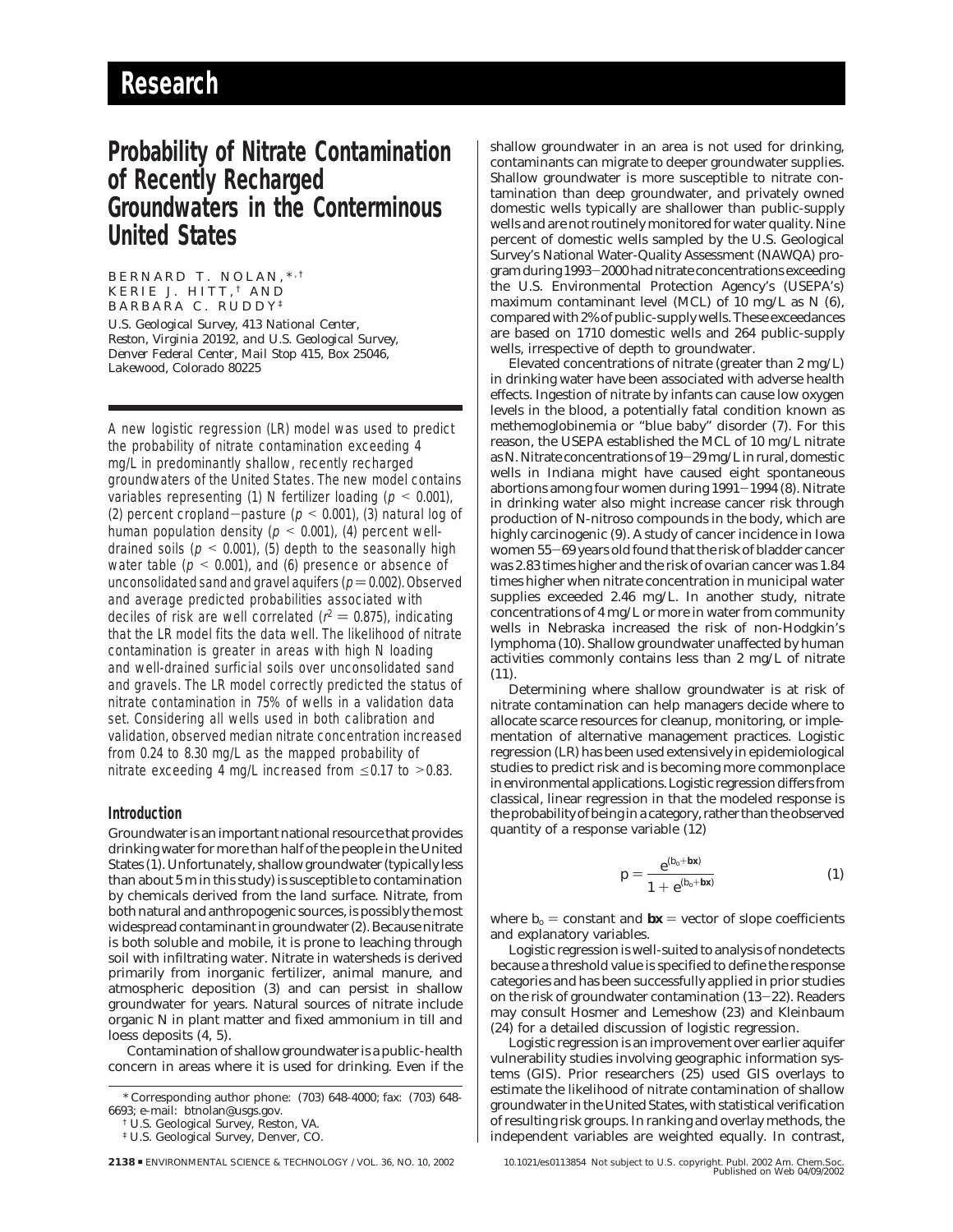

Distribution of wells for calibration and validation

- Sampled well from 1991 NAWQA study unit used for calibration
- Sampled well from 1994 NAWQA study unit used for validation

**FIGURE 1. Locations of shallow wells comprising calibration and validation data sets used in logistic regression.**

logistic regression assigns weights to independent variables by way of slope coefficients estimated using the observed data.

The current study is a follow-up to previous LR work that related variables representing N sources and aquifer susceptibility to elevated nitrate concentration in shallow groundwaters of the United States (*20*). The previous model was developed using data collected from 1230 wells by the first 20 NAWQA study units that began in 1991 and contained the following variables: (1) N fertilizer loading to the land surface, (2) percent cropland-pasture, (3) natural log of human population density, (4) percent well-drained soils, (5) depth to the seasonally high water table, and (6) presence or absence of a fracture zone within a surficial aquifer. All variables were highly significant at the 0.05 level, and the model fits the data well. A linear regression fit of observed and predicted probabilities of nitrate exceeding 4 mg/L yielded a coefficient of determination (*r*2) value of 0.971.

The previous model was refined and used in the current study to predict the probability of nitrate contamination of predominantly shallow, recently recharged (within 10-<sup>20</sup> years) groundwaters in unsampled areas of the nation. The previous model had been calibrated to groundwater nitrate data but was not validated with an independent data set. It was used to identify variables that significantly influence nitrate contamination of shallow groundwater but was not used in prediction. The new model was recalibrated with three updated variables that represent improved sources of data and validated using data collected by a different set of NAWQA study units that began in 1994. For example, landuse data in the new model represent the 1990s and are more current than the 1970s data used in the previous model.

A threshold of 4 mg/L nitrate was used to indicate anthropogenic effects relative to the 2 mg/L background level reported by Mueller and Helsel (*11*). Additionally, nitrate concentrations greater than 2 mg/L but less than the MCL of 10 mg/L have been associated with adverse health effects

(*9*, *10*). A modeling threshold based on the MCL of 10 mg/L was not used because it is considered too high to adequately protect drinking-water source areas. It is likely that groundwater in highly susceptible areas already has been contaminated, and groundwater with nitrate concentration greater than 10 mg/L is nearly impossible to remediate. In this paper, a groundwater nitrate concentration greater than 4 mg/L is designated an "event" and concentrations of 4 mg/L or less are designated "nonevents."

#### **Methods**

The calibration data set used in this study comprises 1280 wells that were sampled during 1992-1995 as part of landuse studies conducted by the first 20 NAWQA study units that began in 1991 (Figure 1). Springs and agricultural drains were excluded from analysis because of uncertainties in the source of water or contributing land-use area, and only one sample per well was used to preclude undue influence by wells that were sampled several times. Clustered wells were excluded to preclude over-representation of small areas. NAWQA land-use studies commonly have 20-30 wells and are designed to evaluate the quality of predominantly shallow, recently recharged groundwater beneath selected land uses in an aquifer of interest. The median depth to water for the calibration data set is 4.5 m. A few wells in the data set have depths to water approaching 200 m, but these are in fractured basalt in the Upper Snake River Basin. The fractured basalt aquifer is hydraulically connected to irrigation recharge and, therefore, is affected by overlying land use. The validation data set comprises 736 wells sampled during 1996-1999 as part of land-use studies conducted by 16 additional NAWQA study units that began in 1994 (Figure 1).

All wells were sampled according to procedures described by Koterba et al. (*26*). Nitrite-plus-nitrate was analyzed by the USGS National Water-Quality Laboratory based on procedures described in Fishman (*27*), and concentrations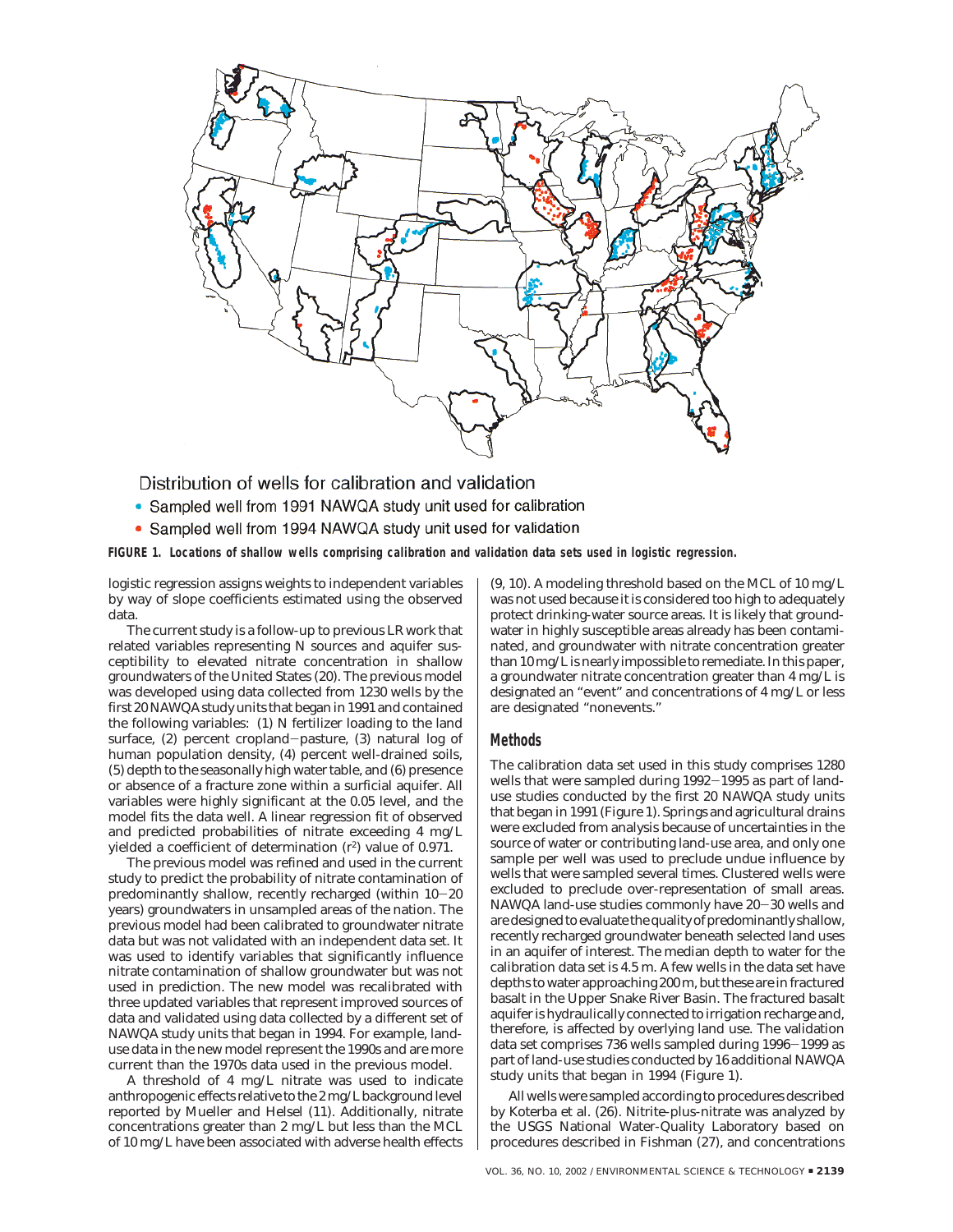are reported as elemental N. Nitrite-plus-nitrate concentration is referred to as "nitrate" in the current study because nitrite concentration in groundwaters sampled by NAWQA generally is negligible (*28*).

In the current study, we updated three variables in the previous LR model (*20*): N loading from inorganic fertilizer, percent cropland-pasture, and the presence or absence of rock fractures. Whereas the previous model had assumed an equal allocation of N fertilizer to agricultural and urban areas, the new model uses separate estimates of farm and nonfarm N loading from inorganic fertilizer. Farm and nonfarm N loadings were estimated by David L. Lorenz (USGS. Unpublished data, 2001) using data from the Association of American Plant Food Control (*29*). Estimated N loadings in counties subsequently were allocated by Landsat-derived National Land Cover Data (NLCD) (*30*) for 500-m radius circular areas around sampled wells. Farm fertilizer N was allocated equally to NLCD categories comprising orchards/ vineyards, row crops, and small grains, and nonfarm fertilizer N was allocated equally to low-intensity residential and urban/recreational grasses. Assumption of equal N application rate to different crop types is reasonable because crops in a given area commonly are rotated. Although the fertilizer application rate varies from year to year, groundwater movement is slow and chemicals accumulate over several growing seasons. Effects of changing N loadings are integrated and averaged over time. Using a single farm application rate of N for a county is reasonable also because the range of crop types in a given county is fairly limited.

The following individual NLCD categories were aggregated for consistency with the combined cropland-pasture variable in the previous model (*20*): pasture/hay, row crops, small grains, and fallow land. The NLCD represent early to mid-1990s land use, which is consistent with the 1992-1995 nitrate data used to calibrate the LR model. Cropland-pasture data used in the previous model were compiled by Anderson et al. (*31*), but these data (1970s) are not current. The previous model used Anderson data updated with 1990 Census population data to reflect recent conversion of agricultural land to new residential land (*32*).

Nitrogen loads from animal manure and septic systems are not explicitly represented in the new LR model. A variable representing animal manure, based on animal population in counties, was tested with these data but found statistically insignificant in regression. Although manure contributes lesser amounts of N than inorganic fertilizer nationally, it is an important regional source. Confined feeding operations are not explicitly represented in the model because a current, national coverage of such operations is unavailable. The cropland-pasture variable in the new LR model, however, contains information on N sources such as animal manure and septic systems. Population density is a surrogate for nonagricultural sources of nitrogen in urban areas, such as septic tanks, sewer exfiltration, and domestic animals.

The previous model (*20*) included a variable for the presence or absence of rock fractures, which had been compiled locally by NAWQA study-unit personnel. Because these data are not present outside of the NAWQA land-use study areas, a geology variable of national scope was needed to facilitate prediction in unsampled areas of the nation. To determine the uppermost susceptible aquifer, a binary indicator variable representing the presence or absence of unconsolidated sand and gravel aquifers was substituted for the former variable in the new model. The data sources are (1) a 1/2 500 000-scale principal aquifers map in the National Atlas of the United States (*33*), and (2) a 1/1 000 000-scale map of glaciated sediments east of the Rocky Mountains (*34*). The principal aquifer map shows the surface outcrop or near-surface (shallow subcrop) locations of aquifers but excludes glaciated sediments and alluvial aquifers along major rivers. The glaciated geology map comprises coarsegrained and fine-grained stratified sediments, till, and other materials in quaternary sediments (including river alluvium) of glaciated regions. The glaciated geology map complements the principal aquifer map because glaciogenic and alluvial aquifers (not shown on the principal aquifers map) are important sources of water in the northern and midwestern United States. Wells in areas shown as unconsolidated sand and gravel aquifers on the principal aquifer map or as coarsegrained stratified sediment on the glaciated geology map were coded "1", and wells in all other areas were coded as "0" to create the binary indicator variable.

State Soil Geographic (STATSGO) data describing the infiltration characteristics of the upper 1.8 m of soil were used in conjunction with the principal aquifer and glaciated geology maps to describe the overall susceptibility of nearsurface aquifers to surface-derived contaminants. This accounts for the possibility that overlying materials (e.g., loess) might have infiltration characteristics different from unconsolidated sand and gravel comprising a near-surface aquifer.

The remaining variables in the new LR model are the same as used previously (*20*): natural log of 1990 human population density (*35*), percent well-drained soils or hydrologic groups A and B from the STATSGO database (*36*), and STATSGO depth to the seasonally high water table. STATSGO data represent spatial patterns of soil properties on the landscape and cover the nation at the 1/250 000 scale. The STATSGO variables were compiled as weighted averages within land-use study areas because STATSGO attributes vary little within 500 m of sampled wells. Nitrogen fertilizer loading, percent cropland-pasture, and population density are more variable and were compiled as weighted averages within 500 m of wells.

Variables in the new LR model were checked for statistical significance using the Wald statistic, which is the ratio of the maximum likelihood estimate of the slope coefficient to its standard error (*23*). The Wald statistic *p* value indicates whether slope coefficients are significantly different from zero. Linear regression was used to evaluate goodness-of-fit by comparing observed and predicted probabilities associated with deciles of risk. Deciles of risk are obtained by ranking predicted probabilities from low to high and creating 10 groups or bins, each with *n*/10 observations. The *r*<sup>2</sup> value was computed for the observed and average predicted probabilities, with higher values indicating better fit. The Hosmer-Lemeshow (HL) goodness-of-fit test statistic was used to evaluate observed and expected probabilities in bins. Forty bins were used to increase the ability of the test to detect potential departures from model fit caused by a few individual observations in a bin. Higher HL *p* values indicate a better fit because the null hypothesis is that the model fits the data. Logistic regression modeling and related diagnostics used SAS and SYSTAT software (brand names in this paper do not constitute endorsement by the U.S. Geological Survey).

All of the variables in the new model were recompiled within 1-km grid cells to predict nitrate contamination risk at the national scale. Equation 1 was used with model inputs corresponding to over 7 million 1-km grid cells to calculate the probability for each that nitrate concentration in shallow groundwater exceeds 4 mg/L.

#### **Results and Discussion**

**Recalibration of Multivariate Logistic Regression Model.** Variables in the new LR model were checked for statistical significance using Wald statistic *p* values. The new model contains variables representing (1) N fertilizer loading (*<sup>p</sup>* < 0.001), (2) NLCD percent cropland-pasture (*<sup>p</sup>* < 0.001), (3) natural log of human population density ( $p < 0.001$ ), (4) percent well-drained soils  $(p < 0.001)$ , (5) depth to the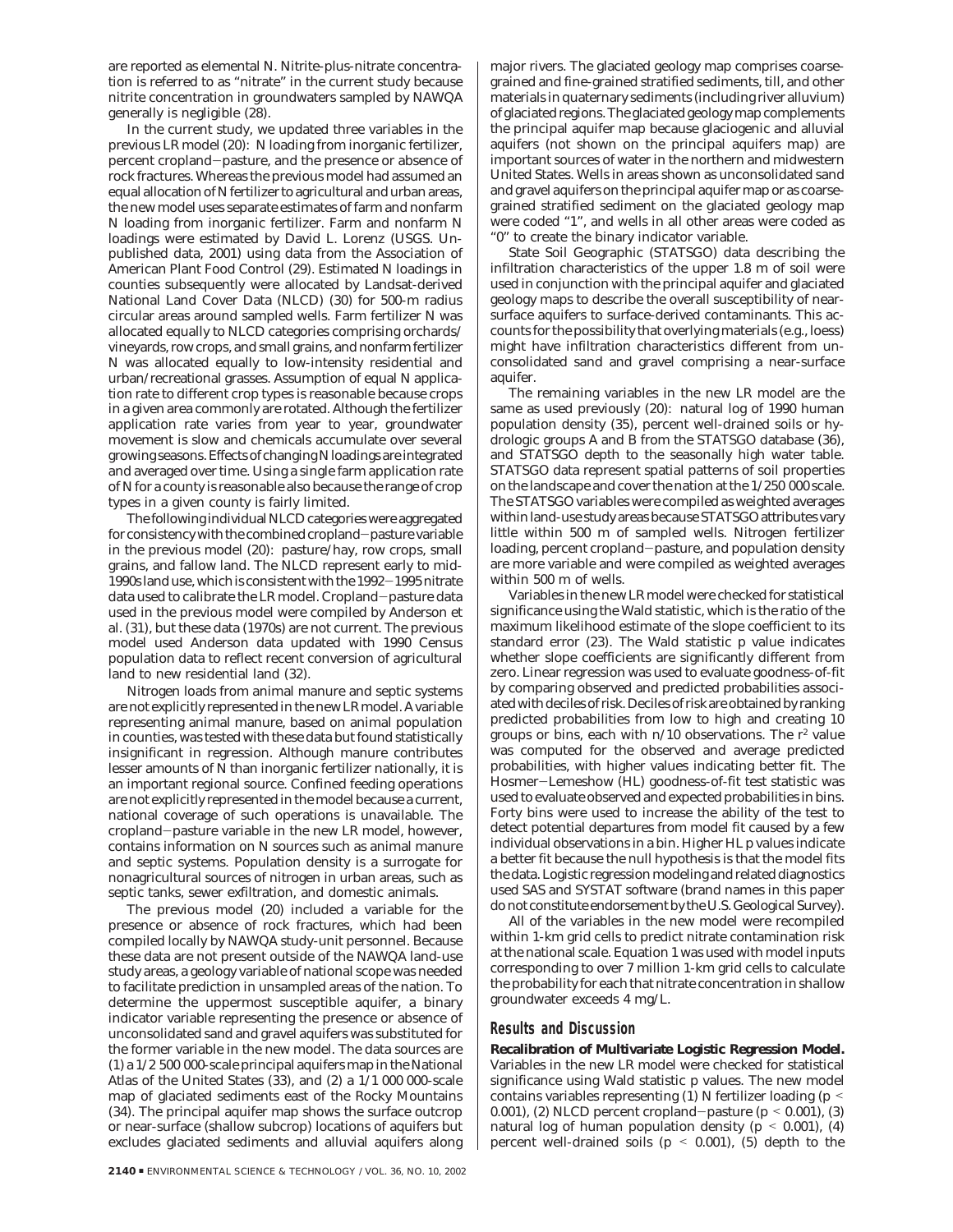#### **TABLE 1. Explanatory Variables in the New Logistic-Regression Model**

| variable                                                          | estimated<br>coefficient | Wald<br>p value |
|-------------------------------------------------------------------|--------------------------|-----------------|
| constant                                                          | $-5.541$                 | < 0.001         |
| 1992 fertilizer N (kg/ha)                                         | 0.004                    | < 0.001         |
| NLCD cropland-pasture (%)                                         | 0.016                    | < 0.001         |
| In (1990 population density),<br>In (people/ $km^2$ )             | 0.229                    | < 0.001         |
| well-drained soils (%) <sup>a</sup>                               | 0.025                    | < 0.001         |
| depth to seasonally high<br>water table (m)                       | 1.088                    | < 0.001         |
| presence or absence of unconsolidated<br>sand and gravel aguifers | 0.424                    | 0.002           |

<sup>a</sup> Sum of percentages of STATSGO soil hydrologic groups A and B in area.



**FIGURE 2. Relation between observed and average predicted probabilities of nitrate exceeding 4 mg/L in shallow groundwater, for deciles of risk associated with the new logistic regression model.**

seasonally high water table (*<sup>p</sup>* < 0.001), and (6) presence or absence of unconsolidated sand and gravel aquifers ( $p =$ 0.002). The Wald *p* values indicate that all six variables are highly significant at the 0.05 level, and all slope coefficients are positive (Table 1).

Average predicted probabilities were compared with observed probabilities for deciles of risk to assess the fit of the new model. Each decile or bin yields an average predicted probability and an observed probability based on the number of observed values in the group that are greater than the threshold value. The observed and average predicted probabilities are well-correlated ( $r^2 = 0.875$ ), indicating that the new LR model fits the data well (Figure 2). The HL *p* value is 0.224, indicating that the fit of the new model is acceptable (higher HL*p* values indicate better fit). These results generally agree with those obtained with the previous model (*20*).

The slope coefficients indicate that the probability of nitrate contamination of shallow groundwater increases with increasing N fertilizer loading, percent cropland-pasture, population density, percent well-drained soils, depth to the seasonally high water table, and with the presence of unconsolidated sand and gravel aquifers (Table 1). Relations between groundwater nitrate concentration and N fertilizer or agricultural land use are well-documented (*2*, *13*, *21*, *37*, *38*). Relations among percent population density, percent well-drained soils, and depth to the seasonally high water table are consistent with the previous model (*20*). The positive sign of the slope coefficient for seasonally high water-table depth is consistent with the findings of Burkart et al. (*17*), who observed a positive correlation between this STATSGO variable and nitrate concentration in shallow aquifers. Whereas very shallow depth to water indicates waterlogged conditions conducive to denitrification, increasing depth to water lessens denitrification potential and increases the likelihood that nitrate exceeds 4 mg/L. Deep wells, which might have yielded anoxic samples with low nitrate concentration, generally were not considered in this analysis of predominantly shallow groundwaters.

The likelihood of nitrate contamination increases with the presence of unconsolidated sand and gravel aquifers, which comprise coarse-grained deposits that facilitate leaching of water and chemicals to the water table. Other aquifer types from the principal aquifer map that were tested but found ineffective in LR include semiconsolidated sand aquifers, sandstone aquifers, sandstone and carbonate-rock aquifers, carbonate-rock aquifers, and basaltic and volcanicrock aquifers. Unconsolidated sands and gravels commonly have high effective porosity compared with other types of sediments and rock. Consolidated rocks have less interconnected pore space available for fluid flow, so the degree of fracturing affects water and chemical movement. Some of the above rocks (e.g., carbonate rocks and fractured basalt) inherently are susceptible to contamination because of solution channels and fractures. The reason for the ineffectiveness of these aquifer variables in LR is unclear. However, the principal aquifer map represents rock subcrops as well as outcrops, which might be deeper than some sampled wells in the shallow groundwater data set and, therefore, unrelated to the water-quality measurement. Median well depth in the calibration data set is 11.5 m. Although the NAWQA program characterizes geologic formations in which sampled wells are completed, these data are unavailable outside of NAWQA study areas. The principal aquifer and glaciated geology maps were used to characterize geology outside of NAWQA study areas to enable LR predictions in unsampled areas of the nation.

Some of the variables in the LR model (e.g., N fertilizer and percent cropland-pasture; percent well-drained soils and the presence or absence of unconsolidated sand and gravel aquifers) are related and therefore raise multicollinearity concerns. These variables, however, are not strongly related. Nitrogen fertilizer represents applications in urban areas as well as agricultural areas. Percent cropland-pasture contains information on additional N sources besides inorganic fertilizer, such as manure, septic systems, and atmospheric deposition; and although cropland-pasture indicates where inorganic fertilizer likely is applied, it does not indicate the rate of actual application. The rate and timing of N fertilizer application depend on regional and local factors such as crop type, tillage practice, soil type, and climate. If multicollinearity were present, the *p* values corresponding to both N fertilizer and cropland-pasture would be very large (e.g., 0.7 or greater) because the model would be unable to select from among the competing variables. Rather, both *p* values are highly significant (<0.001) (Table 1). Similarly, the binary indicator variable for unconsolidated sand and gravel aquifers complements the 1/250 000 STATSGO data representing well-drained soils. Whereas STATSGO data represent the upper 1.8 m of surficial soils, the binary indicator variable represents the underlying sediments and rocks composing the principal aquifer. Both *p* values associated with these variables are highly significant at the 0.05 level (Table 1).

**Groundwater Nitrate in Specific Areas Follows Predicted Probabilities.** Equation 1 was used with model coefficients in Table 1 to predict the probability of nitrate exceeding 4 mg/L for 1-km grid cells, resulting in a national map of the likelihood of nitrate contamination of shallow groundwater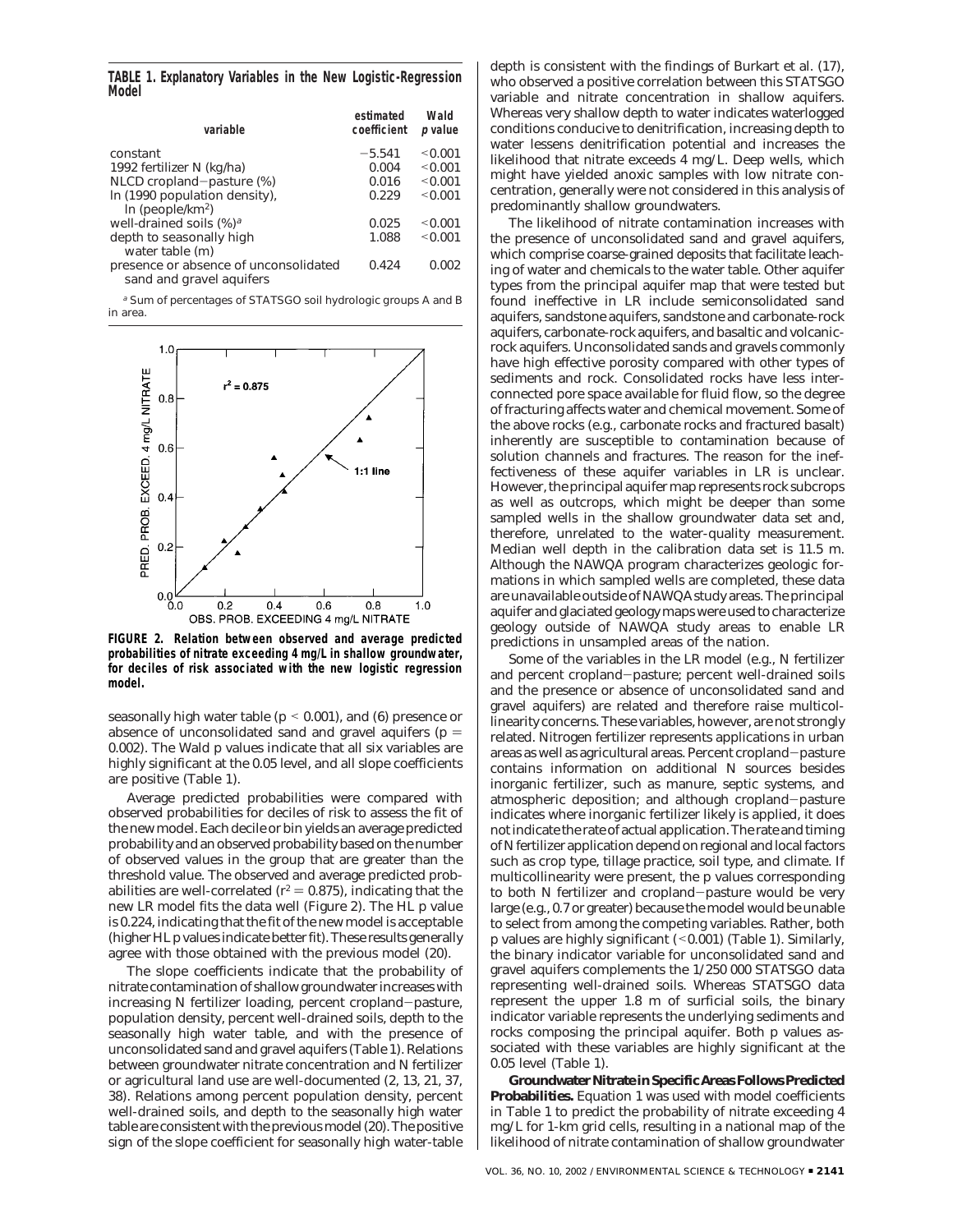

**FIGURE 3. Probability that nitrate exceeds 4 mg/L in shallow groundwaters of the United States, based on the new logistic regression model.**

(Figure 3). Mapped probabilities reflect regional patterns of N sources and aquifer-susceptibility characteristics. High probabilities are most extensive in the High Plains, which can have high N fertilizer loading and well-drained soils overlying unconsolidated, coarse-grained deposits.

In most NAWQA study units, the exceedance probability predicted with the LR model reasonably approximates the observed proportion of wells with nitrate exceeding 4 mg/L, indicating that the model adequately simulates regional N loading and aquifer susceptibility in these areas. The observed probability of nitrate exceedances is 0.031 for wells in landuse studies of the Albemarle-Pamlico Drainage Basin (ALBE) in northeastern North Carolina and southeastern Virginia. The median predicted probability in the area (based on probabilities predicted with eq 1 for each well in ALBE landuse studies) is 0.085. Denitrification resulting from large amounts of organic carbon in poorly drained sediments contributes to low nitrate concentration in shallow groundwater of the outer Coastal Plain in the region (*39*).

The observed probability of nitrate exceeding 4 mg/L is 0.333 in shallow groundwaters of the Las Vegas Valley area and Carson and Truckee River Basins in western Nevada, and the median predicted probability is 0.309. Nitrogen loading is comparatively low in the Carson Desert, where alfalfa is the major crop. Alfalfa, a legume that fixes atmospheric N, does not need additional fertilizer after the plants are established. However, excess application of residential fertilizers, septic systems, and leakage from sewer pipes can lead to nitrate contamination of groundwater in the Las Vegas area (*40*).

In contrast to this, the probability of nitrate contamination in shallow groundwaters of the Central Columbia Plateau (CCPT) in eastern Washington is high. The observed probability that nitrate exceeds 4 mg/L is 0.703 for wells in landuse studies of the area, and the median predicted probability is 0.641. Irrigation and high rates of fertilizer application are major contributors to the high nitrate concentration in groundwaters of the area (*41*). Almost all of the water in the Plateau supports irrigation in arid agricultural areas, greatly increasing the recharge of water and nitrate to shallow groundwater. Although irrigation was not explicitly considered in model calibration, fertilizer might be a useful surrogate for irrigation in the region because arid areas that are fertilized commonly are irrigated.

The model inaccurately predicts the probability of contamination in some locales, such as the Rio Grande Valley of southern Colorado and western New Mexico. The observed probability that nitrate exceeds 4 mg/L only is 0.270 for wells in land-use studies of the area, but the median predicted probability 0.539. Diagnostic tests were used to evaluate changes in the Pearson  $\chi^2$  statistic and estimated model coefficients resulting from poorly fitted, individual observa-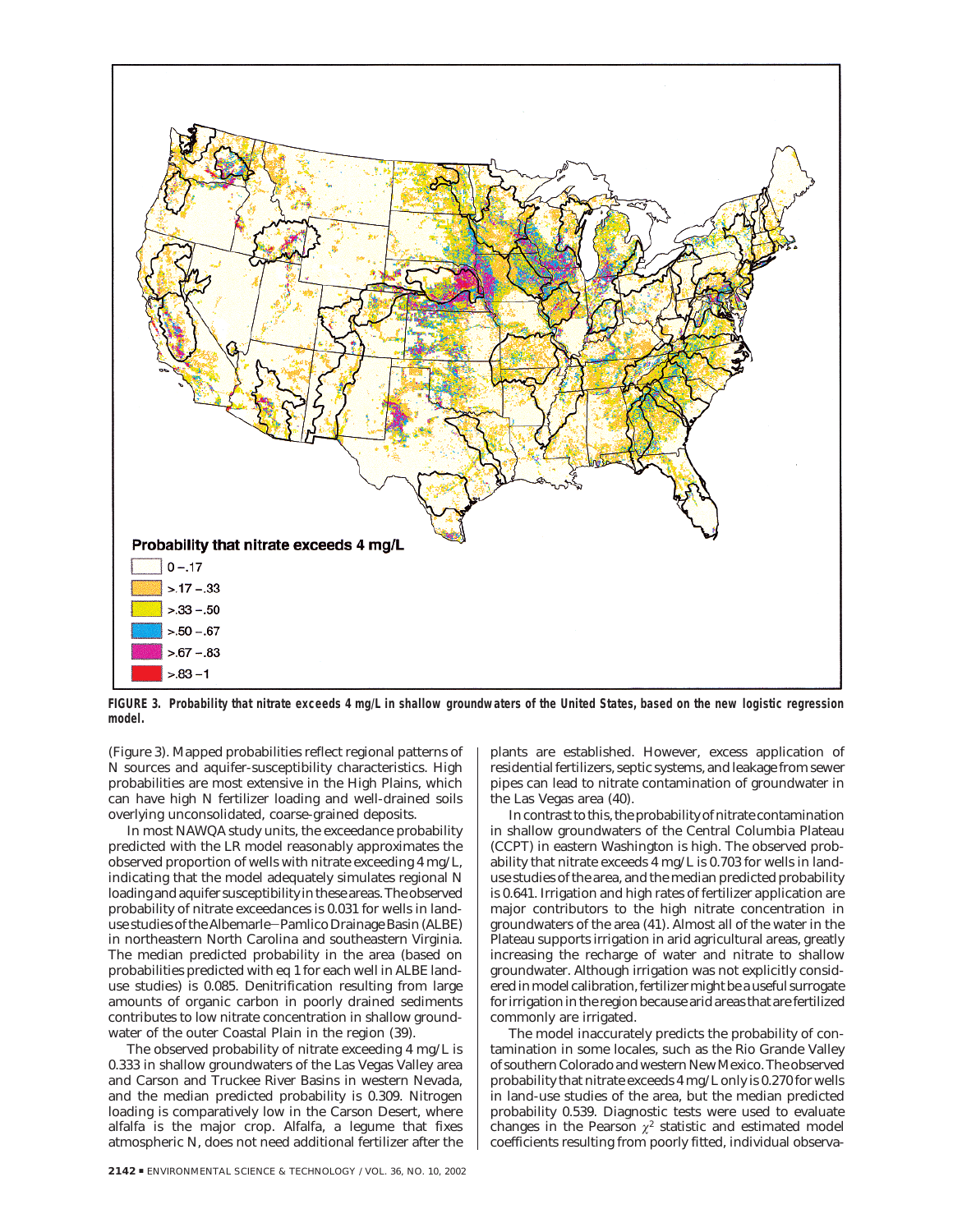|  | TABLE 2. Logistic Regression Classification Criteria for Calibration and Validation Data Sets |  |  |  |  |
|--|-----------------------------------------------------------------------------------------------|--|--|--|--|
|  |                                                                                               |  |  |  |  |

|                                                           |               | Crassification Criteria (70) |             |                              |
|-----------------------------------------------------------|---------------|------------------------------|-------------|------------------------------|
| data set                                                  | total correct | model                        | model       | observed "events" (nitrate > |
|                                                           | responses     | sensitivity                  | specificity | 4 mg/L) (%)                  |
| 1991 study units calibration data set (1280 observations) | 67.6          | 50.9                         | 78.5        | 39.6                         |
| 1994 study units validation data set (736 observations)   | 75.0          | 12.4                         | 96.0        | 25.1                         |

**classification criteria (%)**



**FIGURE 4. Relation between observed and average predicted probabilities of nitrate exceeding 4 mg/L in shallow groundwater, for deciles of risk associated with the validation data set.**

tions in the calibration data set. Three of four observations that fit the LR model poorly and that have large effect (high leverage) on the values of the estimated parameters are in the San Luis Valley, which is in the northern (Colorado) portion of the Rio Grande Valley. The three wells are in areas with high estimated fertilizer loading (396-434 kg/ha) and high percent cropland-pasture (94.6-96.7%), yet observed nitrate concentration is  $\leq$ 4 mg/L in all three cases (0.1-3.7) mg/L). Leaching of fertilizer is variable in the Rio Grande Valley and depends on additional factors such as the timing of fertilizer and irrigation and recharge rate to the aquifer (*42*).

In the Albuquerque area of the Rio Grande Valley, no samples had nitrate concentration greater than 4 mg/L. Relatively large dissolved organic carbon concentrations in shallow groundwaters of the area increase the potential for denitrification. High evapotranspiration in the southern part of the study area also might limit nitrate leaching. Annual potential evaporation may exceed 1000% of annual precipitation in the Rincon Valley area. A variable representing mean annual precipitation minus potential evapotranspiration was tested with the new logistic regression model to evaluate climate effects but did not significantly improve the model  $(p = 0.19)$ . Mean annual precipitation was evaluated previously during LR model calibration (*20*) but was statistically insignificant.

**Logistic Regression Model Validation.**The new LR model was validated with an independent data set comprising 736 wells that were sampled during 1996-1999 (Figure 1). The probability of nitrate exceeding 4 mg/L was calculated for each well using model parameters in Table 1, and average predicted probabilities and observed probabilities were determined for deciles of risk to assess the fit of the model. The observed and average predicted probabilities are rea-



### MAPPED PROBABILITY THAT NITRATE EXCEEDS 4 mg/L

**FIGURE 5. Relation between observed nitrate concentration in groundwater and mapped probability of nitrate concentration greater than 4 mg/L.**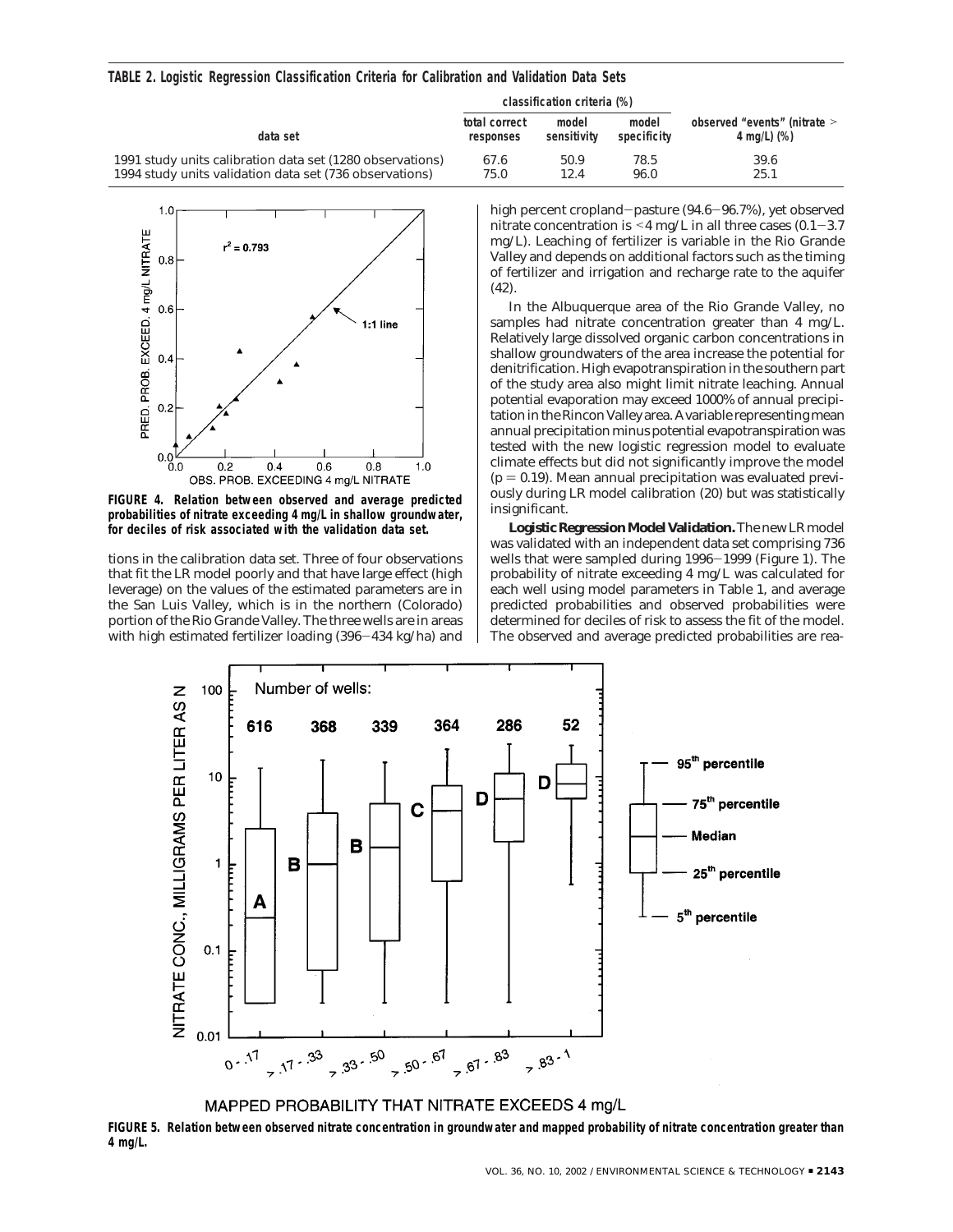sonably well correlated  $(r^2 = 0.793)$ , indicating that model fit is acceptable (Figure 4). The degree of correlation is somewhat less than for the calibration data set ( $r^2 = 0.875$ ), and observed and predicted probabilities of exceeding 4 mg/L nitrate concentration all are less than 0.6. Compared with the calibration data set, the validation data set has fewer agricultural sites relative to urban sites and fewer incidences of nitrate exceeding 4 mg/L (Table 2).

Considering both events (nitrate  $>4$  mg/L) and nonevents (nitrate  $\leq$  4 mg/L), the new LR model correctly predicted nitrate status in three out of four wells in the validation data set (Table 2). Although model capability to correctly predict nonevents ("specificity") increased to 96% with the validation data set, the capability to correctly predict events ("sensitivity") decreased to 12%. Only about 25% of wells in the validation data set have nitrate  $> 4$  mg/L, compared with about 40% of wells in the calibration data set. This likely is because the 1994 NAWQA study units sampled fewer wells in agricultural areas. The 16 NAWQA study units that began in 1994 conducted 11 shallow groundwater land-use studies in agricultural areas and 12 in urban areas. In contrast, the 20 NAWQA study units that began in 1991 conducted 36 shallow groundwater land-use studies in agricultural areas and 13 in urban areas. Nitrate concentration typically is lower in shallow groundwater beneath urban land, compared with that beneath agricultural land (*28*).

**General Verification of Logistic Regression Model.** As an additional verification step, wells from both the calibration and validation data sets were intersected with the national probability map and assigned probabilities predicted with the new model. Box plots associated with wells grouped by mapped probability ranges are shown in Figure 5. Tukey's multiple comparison test on the ranks was performed to determine which groups are different, and test results were evaluated at the 0.05 level of significance. Box plots labeled with different letters (e.g., A and B in Figure 5) have medians that are significantly different at the 0.05 level. As the mapped probability of nitrate exceeding 4 mg/L increases, the observed median nitrate concentration increases from 0.24 to 8.30 mg/L. The strong relation between observed median nitrate concentration and mapped probability indicates that the overall fit of the LR model is good.

**Uses and Limitations.** The national probability map can help assess the vulnerability of source-water areas as mandated by amendments to the Safe Drinking Water Act (SDWA) (*43*), for scenarios where predominantly shallow groundwater is used as public supply. Aquifer vulnerability assessment is an integral component of the amended SDWA. The map also can help managers prioritize areas for monitoring, cleanup, or implementation of alternative management practices.

The national probability map is intended for regional (multicounty) use and has several limitations. Areas of high probability on the map have high potential for nitrate contamination but are not necessarily contaminated. Variables not significant in national-scale regression (such as percent artificially drained soils) or not considered or available during model calibration (such as irrigation) can affect nitrate leaching locally, so the map should not be used for local management decisions. Also, variations in local hydrogeologic conditions can cause variations in water quality that are inconsistent with mapped probabilities. For example, sinkholes in karst areas can facilitate nitrate leaching to groundwater, but karst features could not be mapped at the national scale.

#### **Acknowledgments**

The authors thank the many NAWQA personnel who collected the data used in this study. We also thank David L. Lorenz,

#### **Literature Cited**

- (1) Solley, W. B.; Pierce, R. R.; Perlman, H. A. *Estimated Use of Water in the United States in 1990*; U.S. Geological Survey Circular 1081, 1993.
- (2) Hallberg, G. R.; Keeney, D. R. Nitrate. In *Regional Ground-Water Quality*; Alley, W. M., Ed.; Van Nostrand Reinhold: New York, 1993.
- (3) Puckett, L. J. *Nonpoint and Point Sources of Nitrogen in Major Watersheds of the United States*; U.S. Geological Survey Water-Resources Investigations Report 94-4001, 1994.
- (4) Boyce, J. S.; Muir, J.; Edwards, A. P.; Seim, E. C.; Olson, R. A. *J. Environ. Qual*. **<sup>1976</sup>**, *<sup>5</sup>*, 93-96.
- (5) Hendry, M. J.; McCready, R. G. L.; Gould, W. D. *J. Hydrol*. **1984**, *<sup>70</sup>*, 177-198.
- (6) U.S. Environmental Protection Agency. *Drinking Water Regulations and Health Advisories*; Office of Water: Washington DC, 1995.
- (7) Spalding, R. F.; Exner, M. E.*J. Environ. Qual*. **<sup>1993</sup>**, *<sup>22</sup>*, 392-402.
- (8) Centers for Disease Control and Prevention.*Morb. Mort. Weekly Rep*. **<sup>1996</sup>**, *<sup>45</sup>*, 569-572.
- (9) Weyer, P. J.; Cerhan, J. R.; Kross, B. C.; Hallberg, G. R.; Kantamneni, J.; Breuer, G.; Jones, M. P.; Zheng, W.; Lynch, C. F. *Epidemiol.* **<sup>2001</sup>**, *<sup>11</sup>*, 327-338. (10) Ward, M. H.; Mark, S. D.; Cantor, K. P.; Weisenburger, D. D.;
- Correa-Villasen˜or, A.; Zahm, S. H. *Epidemiol.* **<sup>1996</sup>**, *<sup>7</sup>*, 465-471.
- (11) Mueller, D. K.; Helsel, D. R. *Nutrients in the Nation's Waters*-*Too Much of a Good Thing?*; U.S. Geological Survey Circular 1136, 1996.
- (12) Helsel, D. R.; Hirsch, R. M. *Statistical Methods in Water Resources*; Elsevier: New York, 1992.
- (13) Eckhardt, D. A. V.; Stackelberg, P. E. *Ground Water* **1995**, *33*, <sup>1019</sup>-1033. (14) Teso, R. R.; Poe, M. P.; Younglove, T.; McCool, P. M. *J. Environ.*
- *Qual.* **<sup>1996</sup>**, *<sup>25</sup>*, 425-432.
- (15) Nolan, B. T.; Clark, M. L. *J. Environ. Qual*. **<sup>1997</sup>**, *<sup>26</sup>*, 849-857. (16) Rupert, M. G. *Probability of Detecting Atrazine/Desethyl-Atrazine* and Elevated Concentrations of Nitrate  $(NO_2 + NO_3 - N)$  in *Ground Water in the Idaho Part of the Upper Snake River Basin*; U.S. Geological Survey Water-Resources Investigations Report 98-4203, 1998.
- (17) Burkart, M. R.; Kolpin, D. W.; Jaquis, R. J.; Cole, K. J. *J. Environ. Qual*. **<sup>1999</sup>**, *<sup>28</sup>*, 1908-1915.
- (18) Squillace, P. J.; Moran, M. J.; Lapham, W. L.; Price, C. V.; Clawges, R. M.; Zogorski, J. S. *Environ. Sci. Technol*. **<sup>1999</sup>**, *<sup>33</sup>*, 4176-4187.
- (19) Squillace, P. J.; Moran, M. J. *Estimating the Likelihood of MTBE Occurrence in Drinking Water Supplied by Ground-Water Sources in the Northeast and Mid-Atlantic Regions of the United States*; U.S. Geological Survey Open-File Report 00-343, 2000.
- (20) Nolan, B. T. *Ground Water* **<sup>2001</sup>**, *<sup>39</sup>*, 290-299.
- (21) Tesoriero, A. J.; Voss, F. D. *Ground Water* **<sup>1997</sup>**, *<sup>35</sup>*, 1029-1039. (22) Tesoriero, A. J.; Inkpen, E. L.; Voss, F. D. *Assessing Groundwater Vulnerability using Logistic Regression*. *In* Proceedings of the Source Water Assessment and Protection Conference, Dallas, TX, April 28-30, 1998.
- (23) Hosmer, D. W.; Lemeshow, S. *Applied Logistic Regression*; John Wiley and Sons: New York, 1989.
- (24) Kleinbaum, D. G. *Logistic Regression*-A Self-Learning Text; Springer-Verlag: New York, 1994.
- (25) Nolan, B. T.; Ruddy, B. C.; Hitt, K. J.; Helsel, D. R. *Environ. Sci. Technol*. **<sup>1997</sup>**, *<sup>31</sup>*, 2229-2236.
- (26) Koterba, M. T.; Wilde, F. D.; Lapham, W. W. *Ground-Water Data-Collection Protocols and Procedures for the National Water-Quality Assessment Program: Collection and Documentation of Water-Quality Samples and Related Data*; U.S. Geological Survey Open-File Report 95-399, 1995.
- (27) Fishman, M. J., Ed. *Methods of Analysis by the U.S. Geological* Survey National Water Quality Laboratory-Determination of *Inorganic and Organic Constituents in Water and Fluvial Sediments*; U.S. Geological Survey Open-File Report 93-125, 1993.
- (28) Nolan, B. T.; Stoner, J. D. *Environ. Sci. Technol*. **<sup>2000</sup>**, *<sup>34</sup>*, 1156- 1165.
- (29) Association of American Plant Food Control. University of Kentucky, Lexington, KY, 2000.
- (30) Vogelmann, J. E.; Howard, S. M.; Yang, L.; Larson, C. R.; Wylie, B. K.; Van Driel, N. *Photogram. Engin. Remote Sens.* **2001**, *67*, <sup>650</sup>-662.